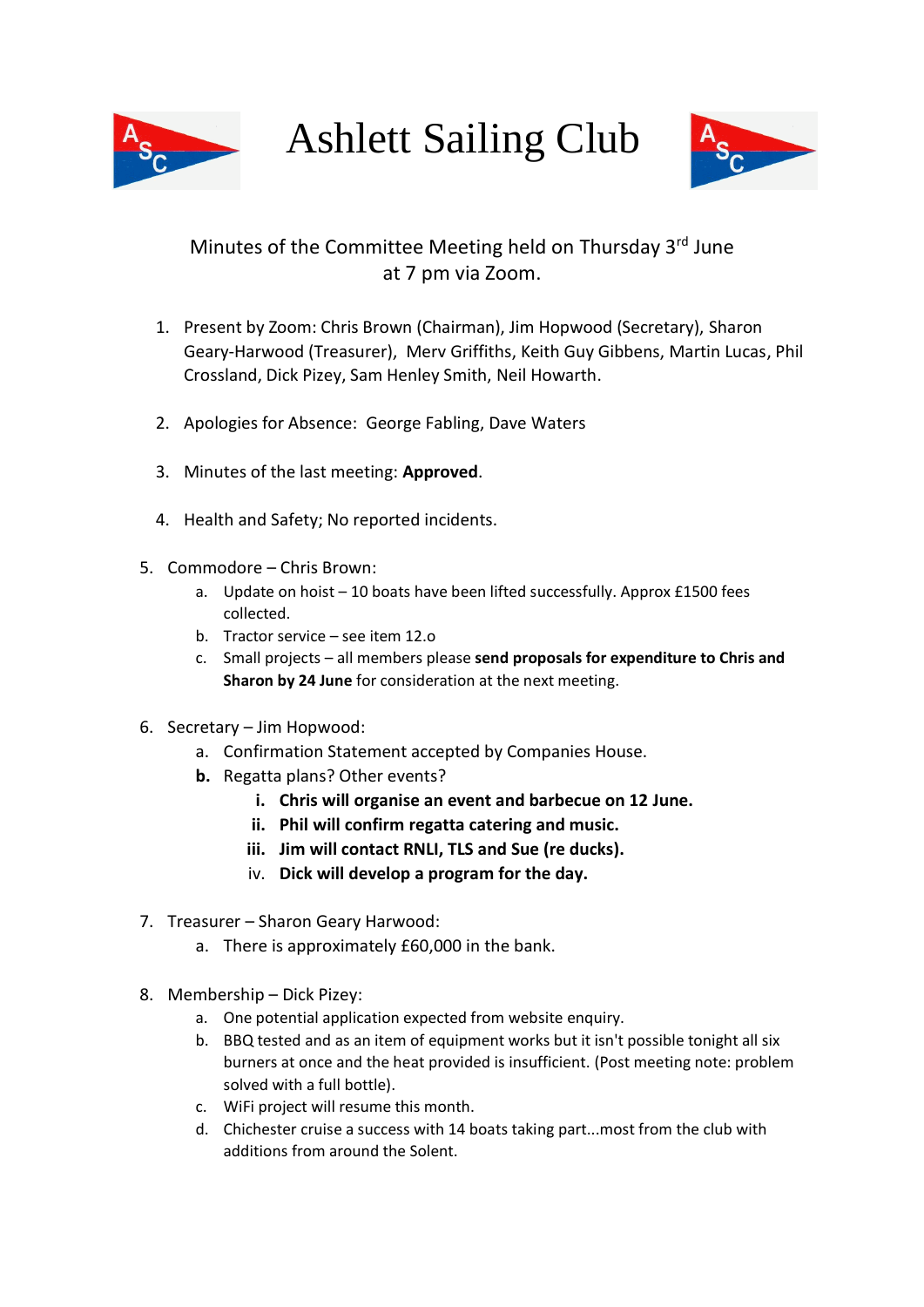- 9. Projects Phil Crossland:
	- a. Research for new toilets continuing.
- 10. Pontoon and Slip Dave Waters:
	- a. Nothing to report pontoon wise.
	- b. A little note in the newsletter to mention the pontoon etiquette would be good. If anyone has an electronic copy of 'pontoon etiquette', please send it to Chris.
- 11. Moorings Keith Guy-Gibbens:
	- a. 4 moorings assigned. Two on the waiting list.
	- b. Email written to a member requiring him to vacate the SB mooring he is temporally occupying in order for it to be reissued.
	- c. Two moorings should be vacated very soon.
	- d. Chris Edwards has offered to do some low tide repairs for us to enable another mooring to be used.
	- e. Three moorings identified that need completely refurbishing, to be done in due course.
	- f. I would like to transcribe Rule J (G) and Rule J (6) into the next news letter please. Many of the new members (and most of the old one's!) are not aware that once allocated a mooring, they are completely responsible for the upkeep.
	- g. I have also been asked about long term non use of the moorings.
- 12. Bosun Merv Griffiths:
	- a. New fuel Lift pump fitted to Massey Tractor, which has also reduced one of the bad oil leaks, a new battery has also been fitted to this tractor.
	- b. I shall be contacting a Massey Ferguson dealer to investigate an intermittent fault on the brakes. -**Full service including fixing brakes ~ £1000 approved.**
	- c. Both the green starboard hand navigation buoys that have been renovated will be deployed in the near future.
	- d. The boat hoist has proved to be successful, so much so that we are in desperate need to recruit more teams to operate it, this is not an easy job and cannot be left to one team. **Chris is compiling a list of trained volunteers.**
- 13. Pound Martin Lucas:
	- a. Had a good tidy up and sort out members boats in the compound as a lot of boats have changed hands, waiting for the list of who has what.
	- b. I am hoping to have a list of trailers to scrap.
	- c. The path from the south bank kissing gate to go around the site is starting to take shape.
	- d. Paint tins removal contract Quote £296.29 when full only so maybe once a year. **Agreed.**
	- e. Need to know who has paid for what so I can check and update my records.
	- f. A notice to all members to remind them that all things in the compound should be marked clearly.
	- g. Need a good tidy up in general again. **Fortnightly work parties proposed.**
- 14. Maintenance George Fabling:
	- a. Various basic maintenance tasks carried out.